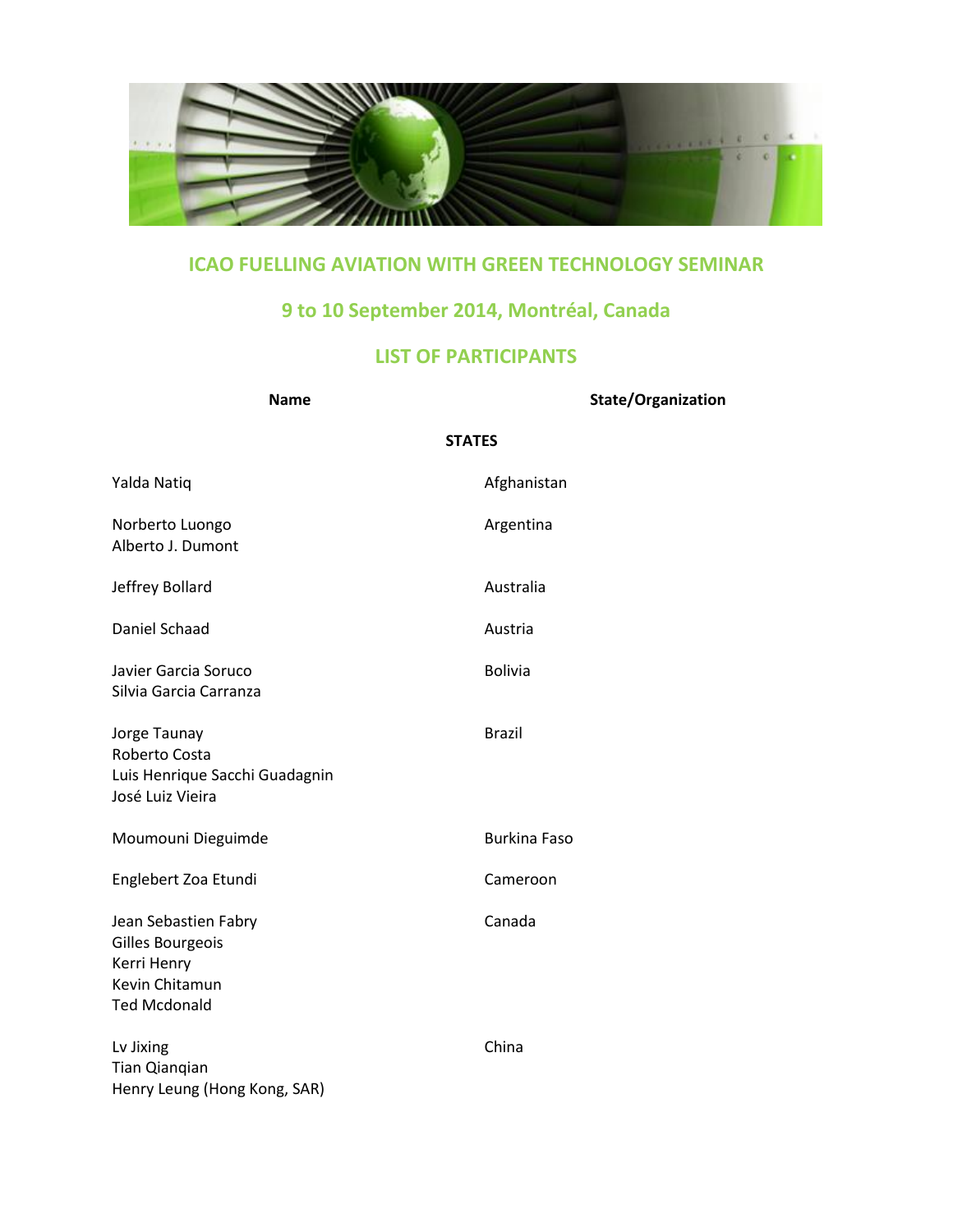| ۷                                                                                   |                    |
|-------------------------------------------------------------------------------------|--------------------|
| Cesar Bejarano                                                                      | Colombia           |
| Charles Kouadio Kanga                                                               | Côte D'Ivoire      |
| Jorge Felix Castillo de la Paz<br>Galina Perez Golda<br>Carlos Radames Perez Andino | Cuba               |
| Martina Novackova<br>Vladislav Vanicek                                              | Czech Republic     |
| Jens Erik Ditlevsen                                                                 | Denmark            |
| Juan Veras<br>Ana Gonzalez                                                          | Dominican Republic |
| Ivan Arellano<br>Alexandra Patras                                                   | Ecuador            |
| Joonas Laukia                                                                       | Finland            |
| <b>Farid Zizi</b><br><b>Olivier Caron</b>                                           | France             |
| Andre Biestmann<br><b>Rolf Monning</b>                                              | Germany            |
| <b>Prashant Sukul</b><br>Satyajit Dutta                                             | India              |
| Agoes Soebagio<br>Cindy Mayrianti<br>Syamsu Rizal<br>Jermanto Kurniawan             | Indonesia          |
| Taizo Nishiyama<br>Takayuki Kojima                                                  | Japan              |
| Mercy Awori                                                                         | Kenya              |

Mexico

Yong Heng Lim Malaysia

Dionisio Mendez Mayora Dulce Maria Valle Àlvarez Roberto Lopez Izquierdo Elizabeth Abreu Romero

 $\overline{2}$ 

**Constitution of the Constitution of the Constitution of the Constitution of the Constitution of the Constitution of the Constitution of the Constitution of the Constitution of the Constitution of the Constitution of the C**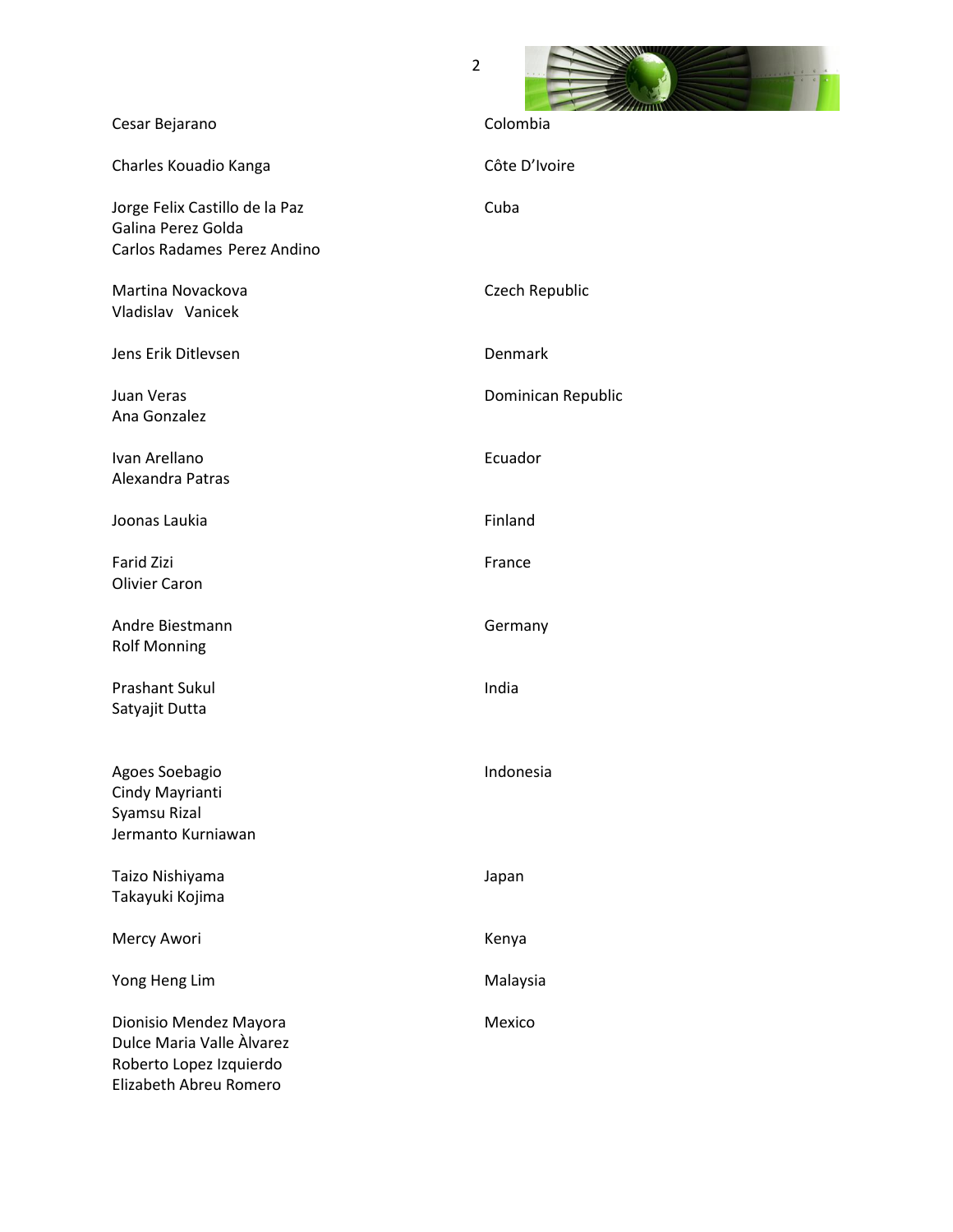

| Aziz Boulmane                                                                                                       | Morocco                            |
|---------------------------------------------------------------------------------------------------------------------|------------------------------------|
| Laurens Van Sterkenburg                                                                                             | Netherlands                        |
| <b>Eveling Arauz Betanco</b>                                                                                        | Nicaragua                          |
| Adegbesan Oyetoun Foluwak<br>Oluwaseyi Christine Michael<br>Ajibade Samuel<br>Musa Stephen<br><b>Martins Nwafor</b> | Nigeria                            |
| Jorge Lazo<br>Armando Baraybar                                                                                      | Peru                               |
| Jaehynag Jung<br>Seon Joo Kim<br>Sangdo Kim                                                                         | Republic of Korea                  |
| Alexey Novgorodov                                                                                                   | <b>Russian Federation</b>          |
| Hazim Abudaowd<br>Osama Alkusayer<br>Ali Almoghraby<br>Hamoud Alotaibi                                              | Saudi Arabia                       |
| Alioune Dieye                                                                                                       | Senegal                            |
| Ricardo Henry<br><b>Hema Dass</b>                                                                                   | <b>Trinidad and Tobago</b>         |
| Aysha Al Hameli                                                                                                     | <b>United Arab Emirates</b>        |
| Christopher Dorbian<br>Nathan Brown                                                                                 | <b>United States</b>               |
| <b>Carlos Flores</b><br>Laura Paz<br>Osma Diaz                                                                      | Venezuela                          |
|                                                                                                                     | <b>INTERNATIONAL ORGANIZATIONS</b> |

| Alex Menotti | Airlines for America                 |
|--------------|--------------------------------------|
| Xavier Oh    | Airports Council International (ACI) |
| Michael Gill | Air Transport Action Group (ATAG)    |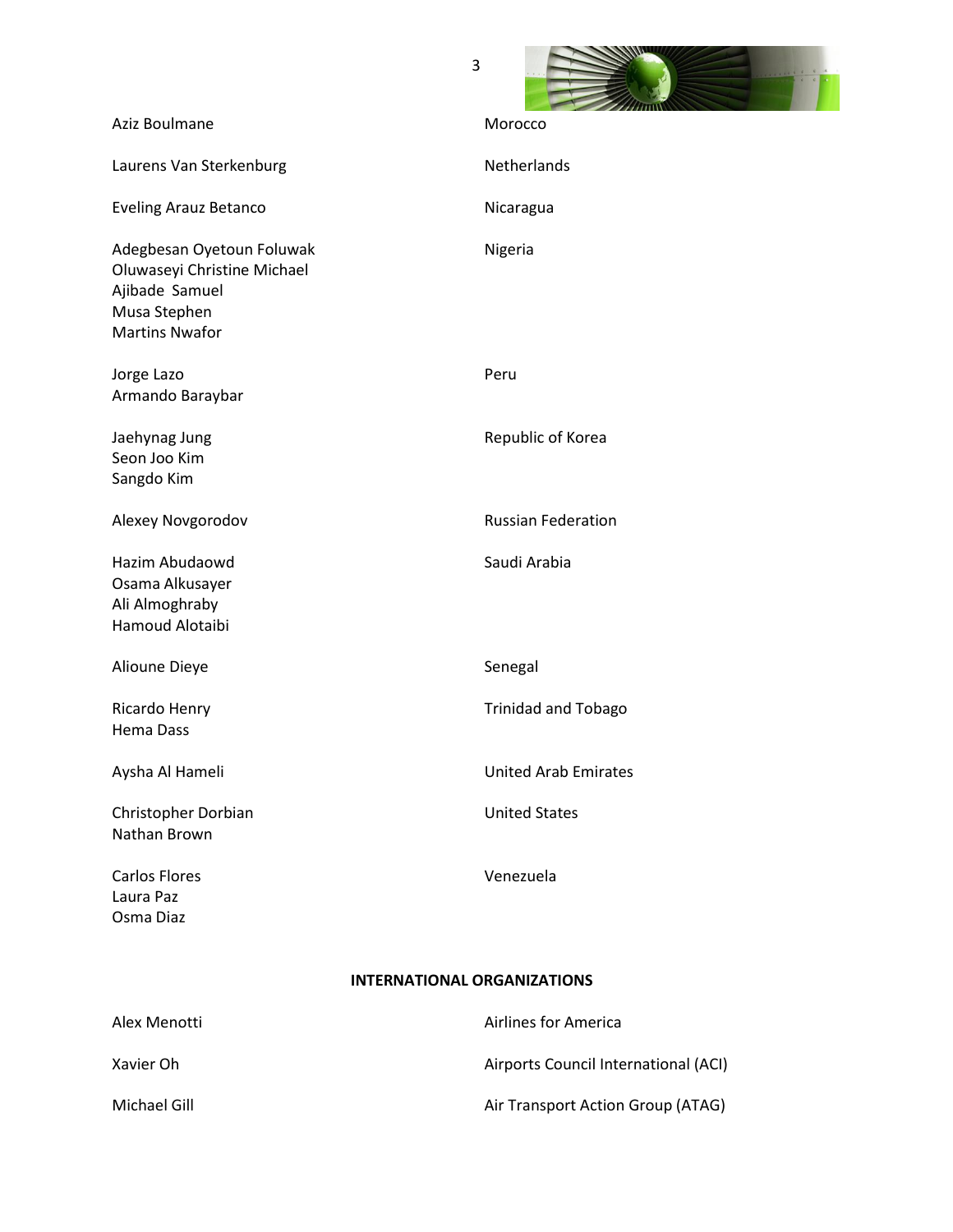| <b>Haldane Dodd</b>                                          |                                                                                            |
|--------------------------------------------------------------|--------------------------------------------------------------------------------------------|
| <b>Cleonie Samuels</b>                                       | Caribbean Aviation Safety and Security Oversight<br>System (CASSOS)                        |
| Douglas Stoll                                                | Civil Air Navigation Services Organization<br>(CANSO)                                      |
| <b>Christopher Ross</b>                                      | <b>European Union</b>                                                                      |
| Thomas Roetger                                               | International Air Transport Association (IATA)                                             |
| Leo McStravick<br>Kahina Oudjehani                           | International Business Aviation Council (IBAC)                                             |
| <b>Francis Couillard</b><br>Leslie Riegle<br>Julien Dezombre | <b>International Coordinating Council of Aerospace</b><br>Industries Associations (ICCAIA) |
| Annie Petsonk                                                | <b>International Coalition for Sustainable Aviation</b><br>(ICSA)                          |
| Mike Jackson<br><b>Robert Brons</b>                          | <b>International Federation of Airline Pilots</b><br><b>Associations (IFALPA)</b>          |
| <b>Marcel Alers</b>                                          | United Nations Development Programme (UNDP)                                                |
| Chris Lyle                                                   | UN World Tourism Organization (UNWTO)                                                      |

## **GENERAL PARTICIPANTS**

| Jean-Mathias Sargologos<br>Suzanne Benoît                                                            | Aéro Montréal                       |
|------------------------------------------------------------------------------------------------------|-------------------------------------|
| Myrka Manzo<br>Teresa Ehman                                                                          | Air Canada                          |
| Pierre Delestrade<br>Sarah Le Brocq<br><b>Olivier Malavallon</b><br>Rainer Von Wrede<br>Aaron Heidel | Airbus                              |
| Erin Zemanovic<br>Tim Zemanovic                                                                      | Aircraft Demolition, LLC            |
| Panagiotis Karamanos                                                                                 | <b>Airport Carbon Accreditation</b> |

4

and the second control of the second second second second second second second second second second second second second second second second second second second second second second second second second second second sec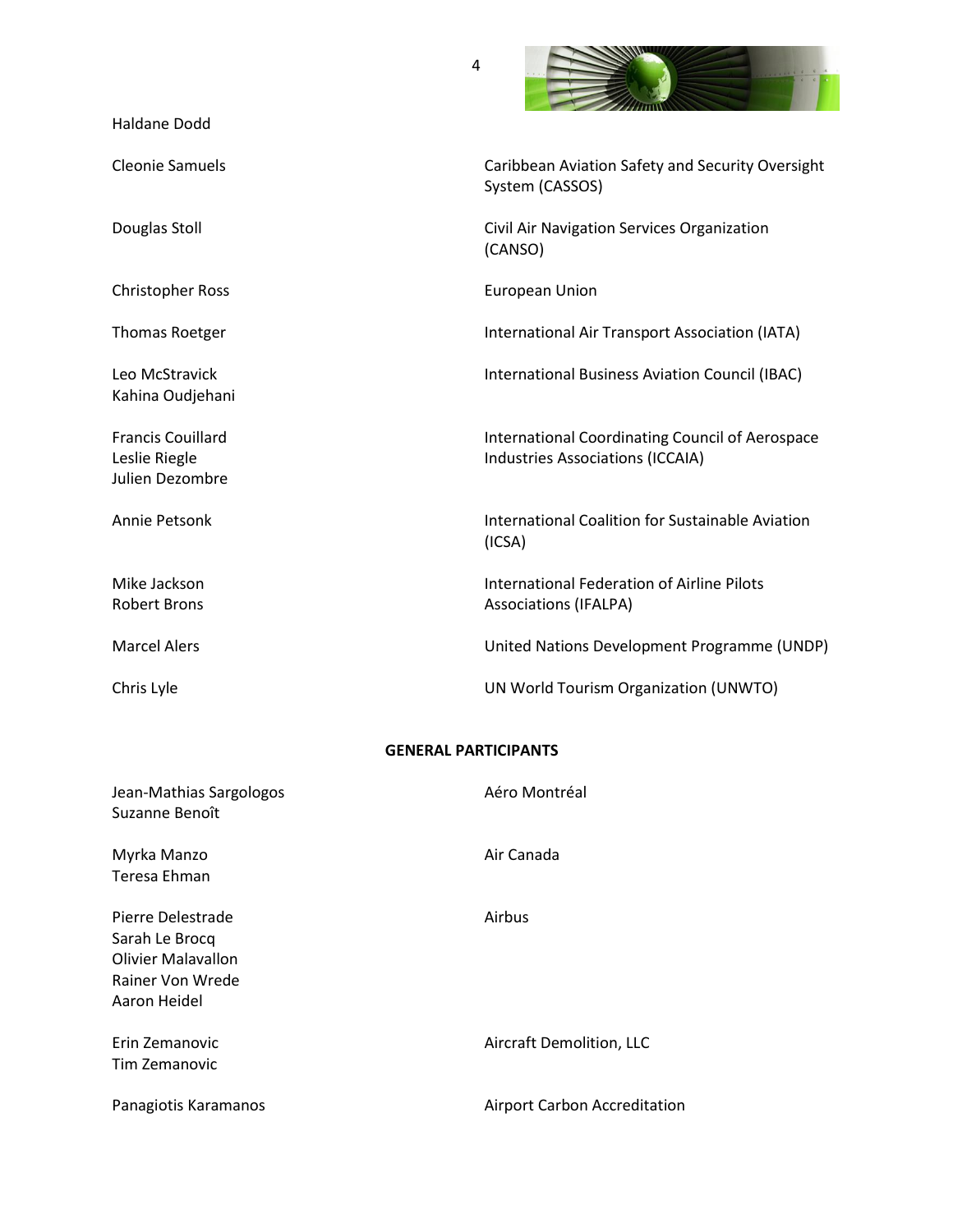

| Fernando Garcia                                                                                                        | Amyris, Inc.                                             |
|------------------------------------------------------------------------------------------------------------------------|----------------------------------------------------------|
| Christoph Falter                                                                                                       | <b>Bauhaus Luftfahrt</b>                                 |
| Pete George<br>David Akiyama                                                                                           | <b>Boeing</b>                                            |
| Françoise Granda<br>Fassi Kafyeke<br><b>Bruce Parry</b><br>Christina Peikert<br><b>Russell Stratton</b><br>Leo Knaapen | Bombardier                                               |
| Daniel Fuller                                                                                                          | Carbon War Room                                          |
| <b>Brent Gaspard</b>                                                                                                   | <b>Caribbean Airlines Limited</b>                        |
| Sylvain Duhamel<br>Nico Ahn                                                                                            | Concordia University                                     |
| Claudio Leonardi                                                                                                       | École polytechnique fédérale de Lausanne                 |
| Nelson Salgado                                                                                                         | <b>Embraer SA</b>                                        |
| <b>Ted Elliff</b>                                                                                                      | <b>ENVISA</b>                                            |
| Sylvain Cofsky                                                                                                         | Green Aviation Research & Development<br>Network (GARDN) |
| <b>Stephen Barrett</b>                                                                                                 | Harris Miller Miller & Hanson Inc                        |
| <b>Rudy Dudebout</b>                                                                                                   | Honeywell                                                |
| Damien Berube                                                                                                          | John Abbott College                                      |
| Steven Lightfoot                                                                                                       | Lightfoot Sustainability Advisors (LiSA)                 |
| Felix Von Geyer                                                                                                        | <b>Mcgraw Hill/Platts</b>                                |
| Edgar Waggoner                                                                                                         | Nasa Headquarters                                        |
| Marc-André O'rourke                                                                                                    | National Airlines Council of Canada (NACC)               |
| <b>Rick Kearsey</b>                                                                                                    | National Research Council of Canada (NRC)                |
|                                                                                                                        |                                                          |